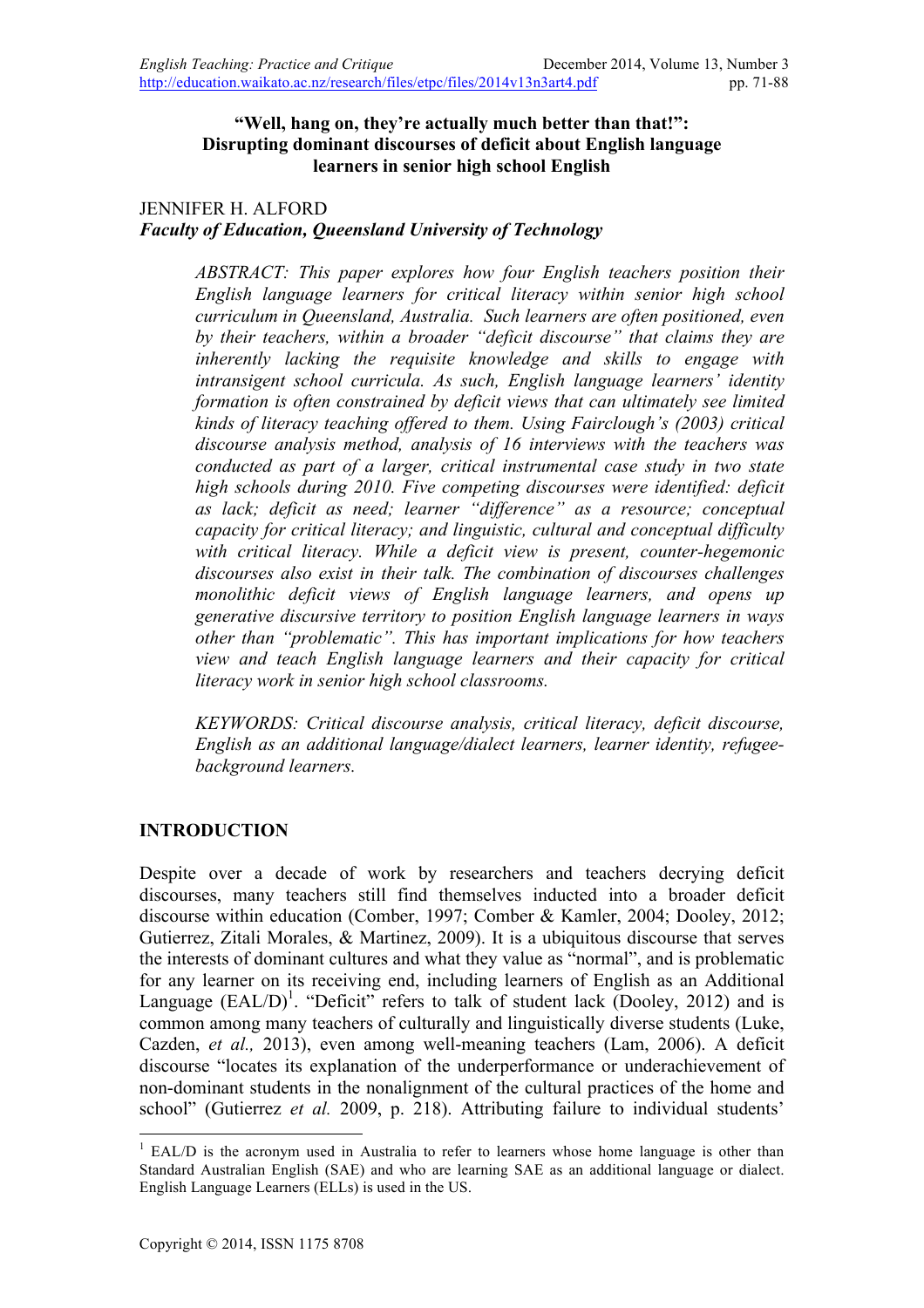traits, including their cultural backgrounds and home languages, has led to labelling students as "at risk" and "low achievers" (Gutierrez *et al.* 2009) and "problems" (Cummins, 2001; Guttierez & Orellana, 2006a, 2006b; Sharp, 2012). It assumes that access to and participation in high-quality education programs is available for all, but that learners' own characteristics and backgrounds preclude them from taking advantage of these (Valencia, 1997).

At the core of this problematic deficit view is a particular uptake of the notion of "difference". Difference refers to biological and social variation among people including sex, gender, sexual orientation, race, ethnicity, (dis)ability, socio-economic status, geographical location and other large-scale demographic categories (Kalantzis & Cope, 2005). This approach to difference "highlights what students from nondominant communities are not" (Gutierrez *et al*. 2009, p. 222). Student failure or struggle at school is therefore assigned to the fact that they are "different from" the dominant norm.

In their review of international literature that reports on the ways in which literacy educators respond to the literacy practices of diverse learners, McLean, Boling and Rowsell (2009) conclude that teachers "need to …value literacy learners' funds of knowledge and the ways in which they can inform literacy teaching" (p. 169, my emphasis). "Funds of knowledge" refers to the abundant knowledge diverse learners' families possess, and which can be accessed through social networks of exchange (Moll & Gonzales, 2004). The recently devised Australian Curriculum maintains that EAL/D learners' knowledge and experience should be viewed as resources that can inform other learners and the teaching of aspects of the curriculum. It states:

It is important to recognise that EAL/D students (and all students) bring a range of cultural and linguistic resources with them into Australian classrooms. These resources can be:

- used to build EAL/D students' English language learning and their curriculum content knowledge
- shared in the classroom for the benefit of all students; when the curriculum directs teachers to consider cultural and linguistic knowledge and attitudes, teachers should look first to the students in their classrooms to make use of the cultural and linguistic resources already present. (ACARA, 2013)

This view represents a positive shift in the ways in which learner identity is officially constructed and how learner difference is viewed in policy, and has significant implications for teaching the growing numbers of EAL/D learners in Australian schools. However, without evidence from classroom practitioners, such statements can remain at the level of rhetoric alone.

In senior high schools in Queensland alone, approximately 8,000 EAL/D students appear in the official data sets as requiring some level of language and literacy support. These learners are a combination of: literate international students from various Asian and European countries; students who have migrated to Australia on skilled migration programs with their parents; and refugee-background students whose educational backgrounds may have been seriously disrupted and who may or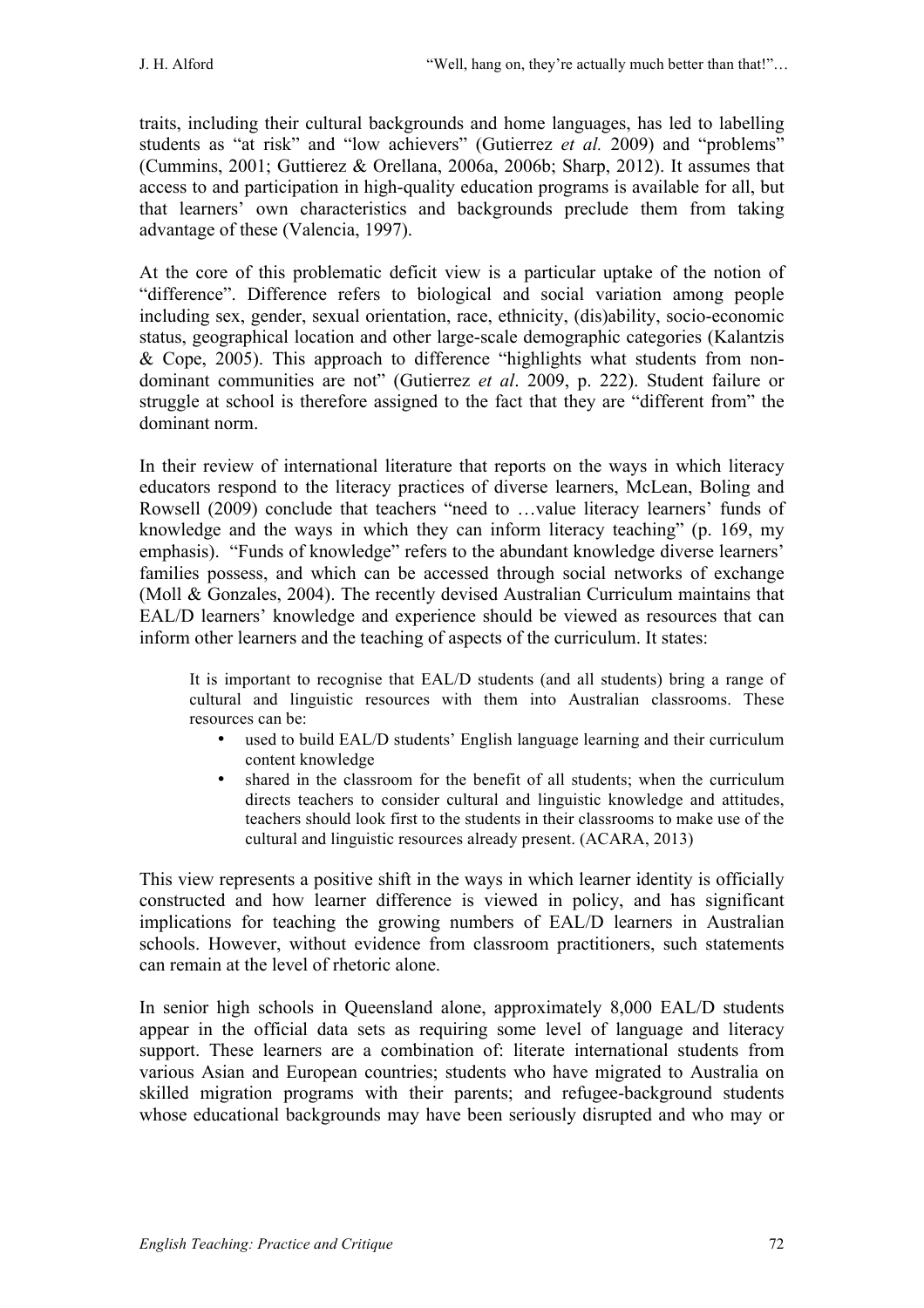may not be literate in their first language/ $s^2$ . The EAL/D student body is far from homogenous and teachers need to continue to explore ways of enabling these varied learners to succeed in schooling. One way of doing so is to be more conscious of the discourses teachers draw on to talk about EAL/D learners.

## **CRITCAL LITERACY AS A SPACE FOR DISRUPTING DEFICIT VIEWS**

This paper reports on the ways teachers position their senior high school EAL/D learners in relation to critical literacy in their senior English classes. In the past, education programs for EAL/D learners have been characterised by functional language and literacy approaches that require little critical thinking about language and its relationship with power. These restricted programs have contributed to the deficit discourse around EAL/D learners in that they delimit the scope of language study to literal meaning making and basic skills development. More recently, however, approaches that demand higher order critical thinking, such as critical literacy, are being operationalized with EAL/D learners (see Alford & Jetnikoff, 2011; Lau, 2013; Locke & Cleary, 2011; Huang, 2011; for accounts in Australia, Canada, New Zealand and Taiwan respectively). Critical literacy requires intellectually rigorous work and when taught effectively with EAL/D learners, can help dispel dominant deficit views about their capacity for learning. Luke, Comber, and O'Brien (1994) define the "critical" part of literacy education as:

ways that give students tools for weighing and critiquing, analysing and appraising the textual techniques and ideologies, values and positions. The key challenge….is how to engage students with the study of "how texts work" semiotically and linguistically, while at the same time taking up explicitly how texts and their associated social institutions work politically to construct and position writers and readers in relations of power and knowledge (or lack thereof). (p. 35)

Due to its emphasis on ideological critique, critical literacy has been the subject of media-fuelled political and educational debate in the past ten years in Australia. However, it remains evident in current national curriculum documents, though in much less visible ways than in previous syllabuses (Alford, 2014). For example, the Senior English as an Additional Language or Dialect Curriculum (ACARA, 2014) aims to develop "critical analysis skills" (ACARA, 2014 Rationale and Aims), and three of the four senior English units to be taught over the two years of senior schooling involve some critical orientation, for example, "identifying and analysing attitudes, values and culturally-based assumptions within texts" (Unit 2); exploring the ways in which "language choices shape meaning and influence audiences", and analysing "the representation of ideas, attitudes and values and how these vary across cultures and within different contexts, particularly the Australian context" (Unit 3). Critical literacy has largely been understood as rationalist intellectual work (Misson & Morgan,  $2006$ <sup>3</sup> and has been resisted by some teachers of EAL/D predominantly due to deficit discourses that circulate in and constrain their everyday fields of work. What are needed are counter-discourses to disrupt the limiting effects of deficit views

<sup>&</sup>lt;sup>2</sup> See Creagh (2014) in this journal for a discussion of the problematic nature of the Language Background Other than English or "LBOTE" data category for EAL/D learners in Australia.

<sup>3</sup> Recently, critical literacy has begun to incorporate a greater focus on aesthetics in order to explore the connection between the emotional and ideological power of texts. See Janks,  $(2010)$ ; Misson & Morgan (2006)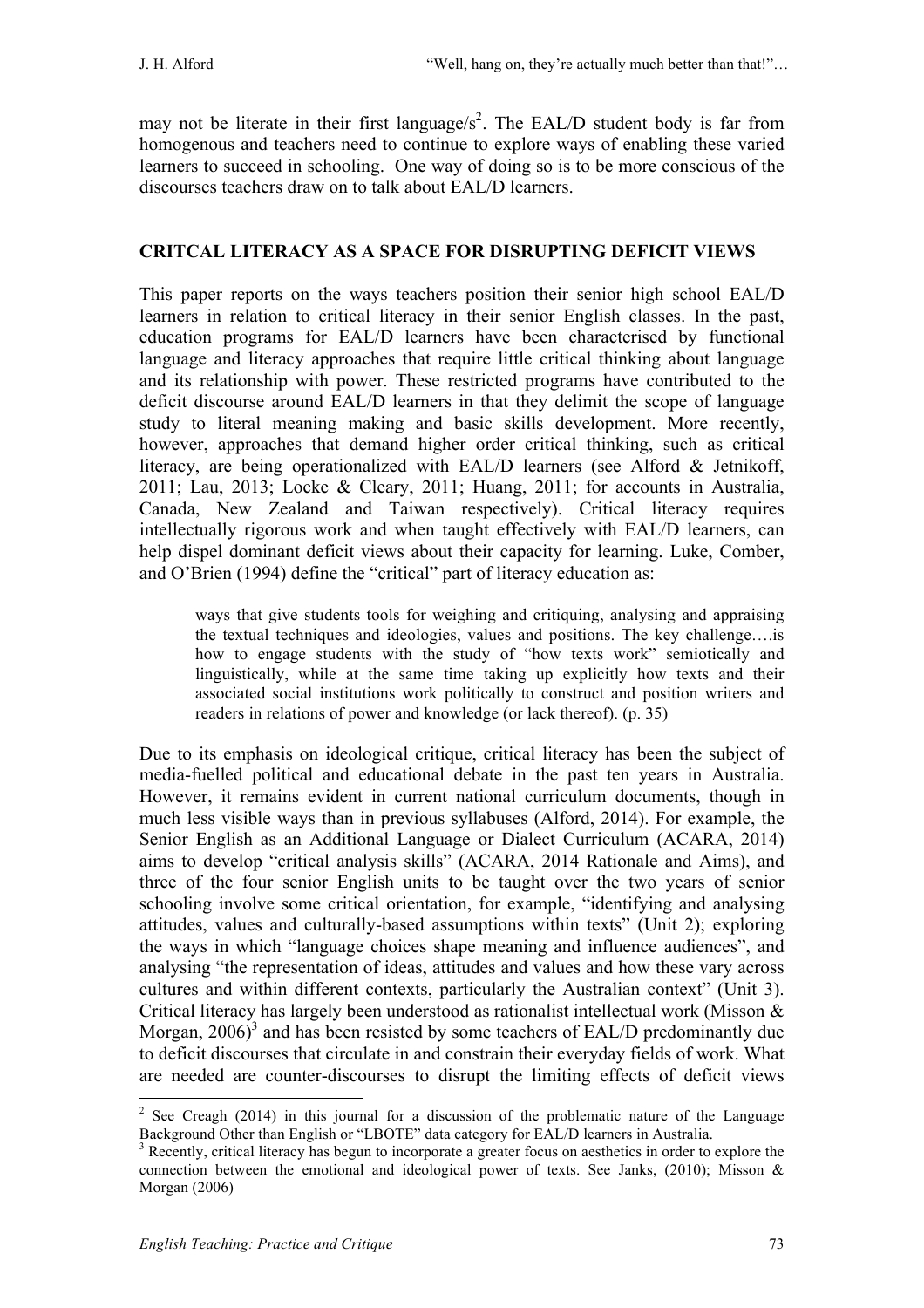(English, 2009) on the incorporation of critical literacy programs with English language learners.

In the following sections, I first present an overview of literature that demonstrates challenge to simplistic deficit notions and which positions EAL/D learners in more favourable ways in relation to the teaching of critical literacy in required schooling. This is followed by an explanation of the theoretical framework used in my study, the design of the research project and the context, and analysis and discussion of five competing discourses evident in the interview data. I conclude with discussion of implications for teacher practice and education policy.

## **POSITIONING EAL/D LEARNERS FOR CRITICAL LITERACY**

A growing body of empirical research into how teachers might reverse the focus from the "EAL/D learner as problem" to the "curriculum and pedagogy as problem" is emerging (cf. Dooley, 2012; Hammond, 2008, 2012; Miller, 2009; Miller & McCallum, 2014; Stein, 2008). It demonstrates pedagogy that scaffolds students for intellectual engagement, taking into account their life world differences, rather than making them go away (Gutierrez et al., 2009). Such pedagogy can disrupt deficit discourses, but this requires intellectual engagement by the teachers and recognition of teacher agency over extended periods of time (Comber & Kamler, 2004). However, only a small body of research exists showing how teachers can position EAL/D learners more positively for critical literacy, which is intellectually engaging, can be challenging work within senior English, and which is often considered "too difficult" for EAL/D learners (Alford, 2001; Alford & Jetnikoff, 2011; Locke & Cleary, 2011).

Two recent studies, though, show important interruption of deficit discourses. Lau's (2013) year-long action research study of critical literacy with recently-arrived immigrant English language learners (ELLs) in middle school in Ontario, Canada, documents practice that positions ELLs as competent and that facilitates their gradual deployment of critical literacy skills. Based on the learners' concerns about cultural adjustment and discrimination, Lau developed a four-dimensional, integrated instructional model for critical literacy that included four inter-related textual, personal, critical and creative dimensions. Lau was particularly interested in three aspects: the curricular choices, power relations and subjectivities the teachers and students could avail themselves of using the model; the obstacles or constraints the teachers and students faced using the model; and how, if at all, the students' critical literacy was developed by the model. The findings showed that the teachers and students moved from being passive players to active agents in designing and engaging in learning in the classroom community. The students took on social positions of agents of change by re-imagining a school bullying incident, even if only on a personal level rather than societal. Drawing on Kamler's (2001) work, Lau (2013) calls this a "momentary rupture in the deficit discourse of ELLs" (p. 22).

Similarly, Locke and Cleary's (2011) New Zealand study documents practice by a teacher who prioritised her diverse learners' background knowledge, rather than curriculum content, as the starting point from which critical literacy activities were developed. This approach demonstrates a significant departure from curriculum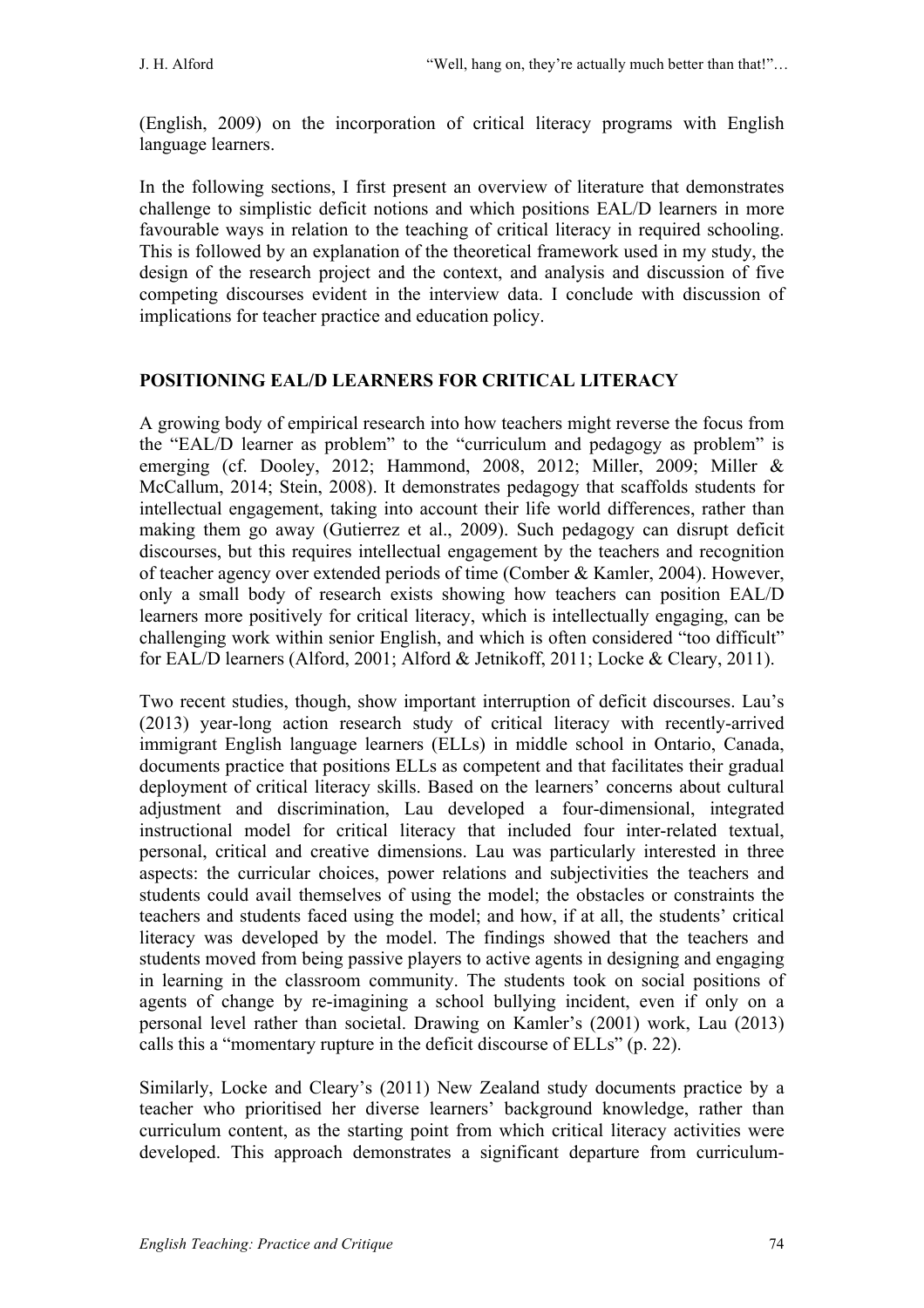driven programs, to ones that start with the particular mix of knowledge, experience and identities with which learners present.

The studies presented above document practice that can, in turn, mobilise new discourses more broadly about EAL/D learner capability and can challenge deficit discourses. I now turn to the study I conducted and discussion of the complex of discourses identified, and what this might mean for teachers in Australia at least.

# **THEORETICAL FRAMEWORK**

Fairclough's (2003) Critical Discourse Analysis (CDA) framed this study. This approach to CDA understands discourse to be whole fields or domains within which language is used in particular ways. Texts are therefore generated by discursive formations, each with particular ideologies and ways of producing and distributing power. Texts, spoken or written, are properties of any given discourse and therefore open to analysis. Language is "dialectically interconnected" with other parts of social life so that any social analysis must take language into account. The study of language alone is insufficient. Once described, language needs to be interpreted as the product of the process of production, and finally explained in terms of its relationship with the social context.

Discourses are understood to overlap and compete for positioning within institutional practices. Fairclough (2003) argues that "when different discourses come into conflict and particular discourses are contested, what is centrally contested is the power of these pre-constructed semantic systems to generate particular visions of the world which may have the performative power to sustain or remake the world in their image, so to speak" (p. 130). Schools and teachers are circumscribed by powerful discourses that have material effects. Therefore, documenting emerging, positive discourses offers the potential for transformative teacher talk, about learners who are frequently marginalised through negative talk, to be acknowledged and extended.

Integral to Fairclough's model (2003) is the work of Halliday (1994) and Martin (1992) in Systemic Functional Linguistics (SFL). In analysing the linguistic features of the teachers' interview talk in this study, a potentially transformative picture of discourses jostling for discursive space comes into view. I argue this jostling causes a kind of friction that can push the boundaries of how teachers view EAL/D learners' engagement with the intellectually stimulating work of critical literacy in senior English.

# **RESEARCH DESIGN**

The analysis presented here comes from of a larger, critical multiple instrumental case study (Carspecken, 1996; Simons, 2009) into the conceptualisations and enactment of critical literacy by teachers of senior high school English in two different Australian State high schools (Alford, 2014). The four teachers were specialist teachers of EAL/D language and literacy with culturally and linguistically diverse learners. They each taught the *English for ESL Learners Senior Syllabus* (QSA, 2007 amended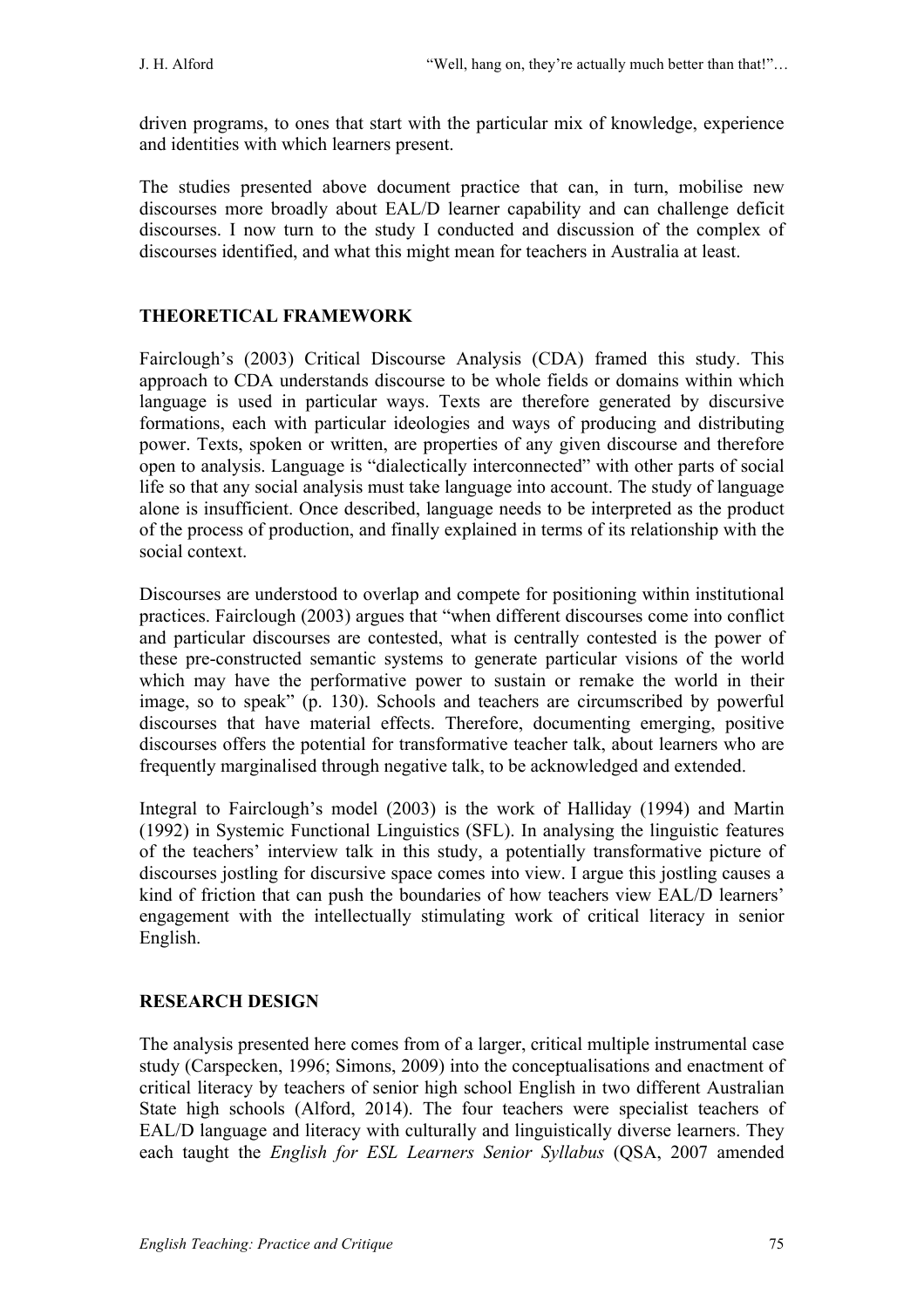2009), one of the four available senior English syllabuses<sup>4</sup>. This syllabus contains minimal reference to critical literacy, yet these teachers made it a priority in their planning with each school designating one 10-week term to critical literacy. The teachers exercised agency to include a critical component in their teaching. I was therefore interested in how these teachers viewed their learners' identities in relation to critical literacy. Table 1 shows the varying degrees of experience of teaching EAL/D learners the teachers had and their qualifications at the time of the study.

| Name <sup>5</sup> | <b>School</b>  | <b>Background</b>                                                                                                                                                                                                                                                                    |
|-------------------|----------------|--------------------------------------------------------------------------------------------------------------------------------------------------------------------------------------------------------------------------------------------------------------------------------------|
| Margot            | Beacon High    | 4-year Education degree but no higher degree; over 25 years'<br>experience teaching high school languages (Italian and French) and<br>EAL/D, and on state assessment moderation panels. Full-time and<br>permanent. Writer/designer of the Beacon High senior EAL/D Work<br>Program. |
| Celia             | Beacon High    | Early Childhood degree; M.Ed. TESOL with 5 years of teaching<br>EAL/D in high schools. Full-time and permanent.                                                                                                                                                                      |
| Riva              | Riverdale High | B.Ed., M.Ed. App. Ling. and over 30 years teaching and on state<br>moderation panels. Full-time and<br>assessment<br>permanent.<br>Writer/designer of the Riverdale High senior EAL/D Work Program.                                                                                  |
| Lucas             | Riverdale High | B.Ed. Eng./EAL/D; recently graduated from university in 2009. Full-<br>time but on contract for 1 year.                                                                                                                                                                              |

## **Table 1. Background information on the four teachers.**

Two of the teachers, Celia and Margot, taught at Beacon High school, a low socioeconomic, suburban high school with a large proportion of African (e.g., Burundi, Liberia, Sudan) and Afghani refugee-background learners, some with interrupted schooling. Riva and Lucas taught at Riverdale High, a school in a relatively higher socio-economic area with a mix of international and immigrant students from European and Asian countries (e.g., France and China), most of whom were literate in their first languages. Many students, in both schools, were aiming to graduate from high school having completed an authority-registered English syllabus in order to meet University entrance requirements.

## **ANALYTIC METHOD**

Sixteen interviews (four per teacher) were gathered at four points across one term in 2010. Questions centred on what the teachers understood critical literacy to be and how they were enacting critical literacy with their particular learners. Examples of questions asked were: How do your students respond to/handle the critical literacy components of your units/lessons? Do you think your students will succeed in the

<sup>&</sup>lt;sup>4</sup> In Oueensland, Australia, senior English students can choose to undertake their study through three separate authority-registered syllabuses: English (mainstream), English Extension/Literature (for those wanting extension), and English for ESL Learners. Students can also choose from 2 non-authority registered syllabuses, English Communication and Functional English, but these do not allow entrance to University.

 $<sup>5</sup>$  All names are pseudonyms.</sup>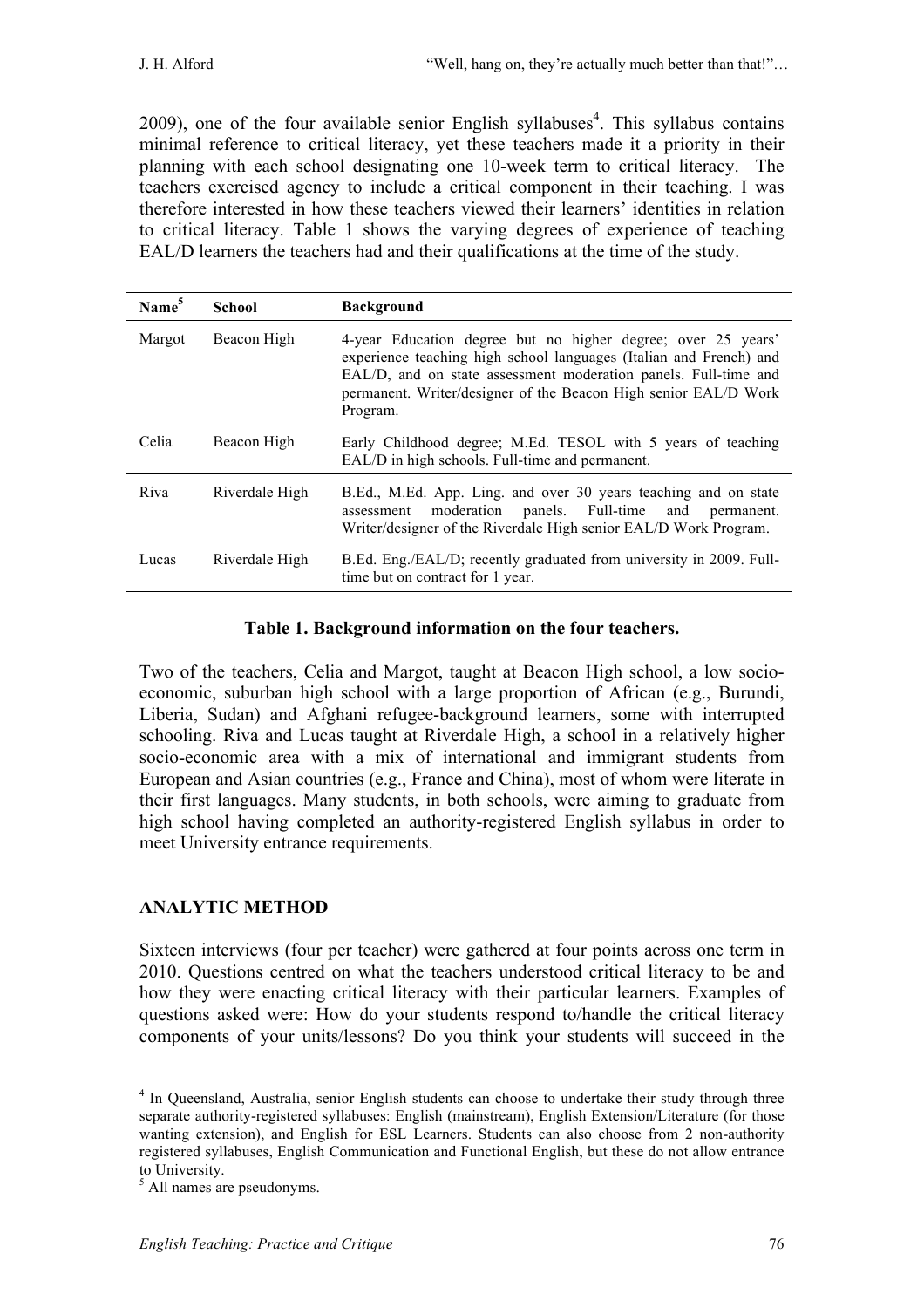critical tasks? If so, how and why? Data were initially analysed using an inductive method whereby all comments about students were coded, themed and retrieved. This data comprised 16 pages of tabled statements organised into a single file. In the larger study conducted, the features that characterised the discourses were decided on using a range of Fairclough's (2003) CDA analytic tools that draw on SFL. In this paper, for brevity's sake, I present analysis of the data relating to themes as well as analysis of semantic relations between elements of statements, in particular the use of hypotactic clauses, and adverbial or prepositional phrases or in SFL (Halliday, 1994) terms, circumstances of time, cause and manner. Hypotaxis, or the subordination of one clause to another, is used by speakers and writers in order to convey logical, causal or temporal relationships within a sentence. The subordinate clause amplifies the central idea. Circumstances serve to illuminate the action (process) in some way, locating the action in space and time (Butt, Fahey, Feez, & Spinks*,* 2012).

As part of the suite of resources available to speakers to encode their experiences of the world around them, hypotaxis and circumstances are significant as they provide background information and modify the "goings on" or the processes (Butt, *et al*. 2012). They indicate the speaker has an understanding of factors that affect the "goings on" and can help the listener (and the discourse analyst) to reach a better understanding of the purpose and intended meaning of a text. The analysis enabled me to identify the contingencies around the deficit discourse in these teachers' talk, thus illuminating the complex field within which the teachers work and the "juggling act" they perform to navigate, and in some cases mitigate, the discourses that circumscribe that field.

# **FINDINGS AND DISCUSSION**

The five key discourses that emerged from the data present a challenging yet hopeful picture. They are: learner deficit in terms of "lack"; learner deficit in terms of "needs" in relation to the demands of Australian senior high school; learner difference as resources for learning; learner difficulty with critical literacy; general positive attributes in particular learner capacity for intellectual engagement with and through critical literacy. The discourses contest one another, thereby generating a contestation of the power of existing visions of EAL/D learners as frequently deficient and often incapable (Dooley, 2012; Guttierez *et al.,* 2009; Guttierez & Orellana, 2006a, 2006b). Figure 1 below summarises the five key discourses about EAL/D learners that emerged from the data. The arrow indicates the interrelationship between two aspects of the deficit discourse identified.

Fairclough (2003) argues that discourses not only represent the world as it is seen to be, but also possible worlds, which are different from the actual world. These imaginaries are connected to projects to change the world in certain directions. I argue that the conflict between the discourses in the teachers' talk possesses performative power to shift the way EAL/D learners are positioned for undertaking critical literacy. I begin with the Deficit discourse, which is powerful due to its wide-spread presence and its power to sustain particular, negative visions of EAL/D learners and their engagement with formal schooling. Data presented here are representative of the larger corpus of teacher statements (16 tabularised pages).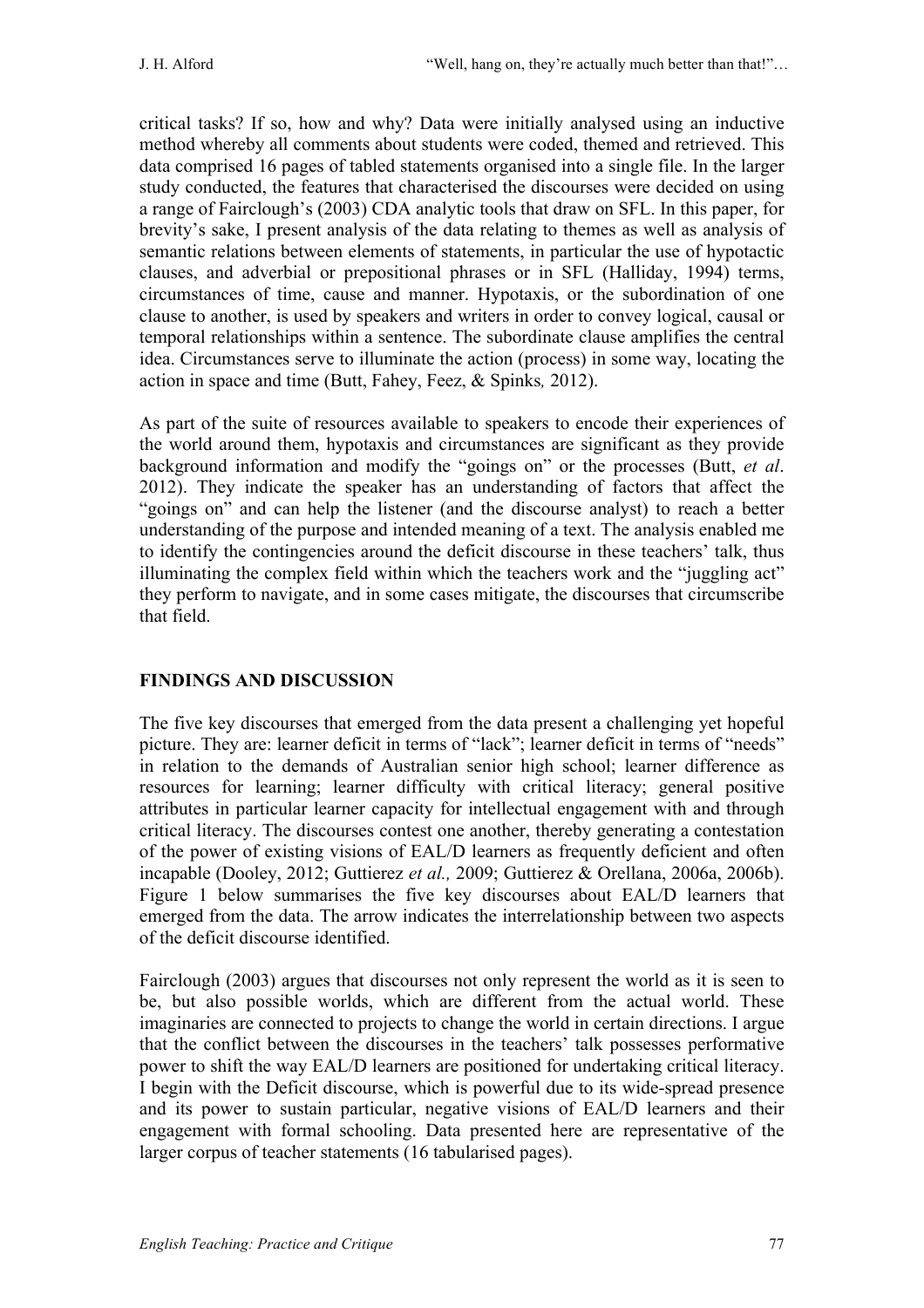

### **Figure 1. Five key discourses about EAL/D learners in relation to critical literacy**

## **Deficit: "lack" and "need"**

As outlined above, students who come to school with knowledge and skills that differ to that of the dominant discourse can be disadvantaged within the educational setting (Dooley, 2012; Gutierrez & Orellana, 2006a, 2006b; Sharp, 2012). As such, deficit is always *constructed in relation to* existing educational curricula, pedagogy and assessment practices. It is the "different" learner who is often *constructed* as the "problem" (Cummins, 2001; Gutierrez & Ornella, 2006a).

The greatest number of comments that were deficit in nature was made by teachers at Beacon High. For example,

- They're from uneducated backgrounds. (Margot, interview 1, Feb 3, 2010);
- They need to understand and be given knowledge. (Margot, interview 1, Feb 3,  $2010$ ;
- They need to understand  $(x)$  (x 9 times) (Margot, interview 1, Feb 3, 2010);
- Some don't know how to behave in class (Celia, interview 1, Feb 8, 2010).

This talk of deficit due to what the students lack is not surprising for a number of reasons. First, the students at Beacon High were mostly refugee-background with significant gaps in their formal education that had a direct impact on learning (McBrien, 2005; Miller, 2009; Miller & Windle, 2010). Some were reported to have suffered psychological trauma, which hindered their adjustment and capacity to concentrate and therefore influences their ability to achieve their best. At Riverdale High, where the socio-economic status of learners was higher and the educational backgrounds of the learners largely uninterrupted, there were only a few comments from the teachers indicating a clear deficit discourse, for instance, "They don't have the right level of sophistication to get an A" (Lucas, interview Nov 10, 2010). However, this could easily be said of many Australian-born, non-EAL/D learners. Second, teachers generally are constantly navigating a "top-down" discourse (English, 2009) in play in Australian schools. This discourse "ascribes an authoritative role to the curriculum (and) students who do not meet curriculum-based expectations are represented as 'lacking'" (Dooley, 2012, p. 3). This deficit discourse highlights student underachievement, ignoring their cultures, languages and identities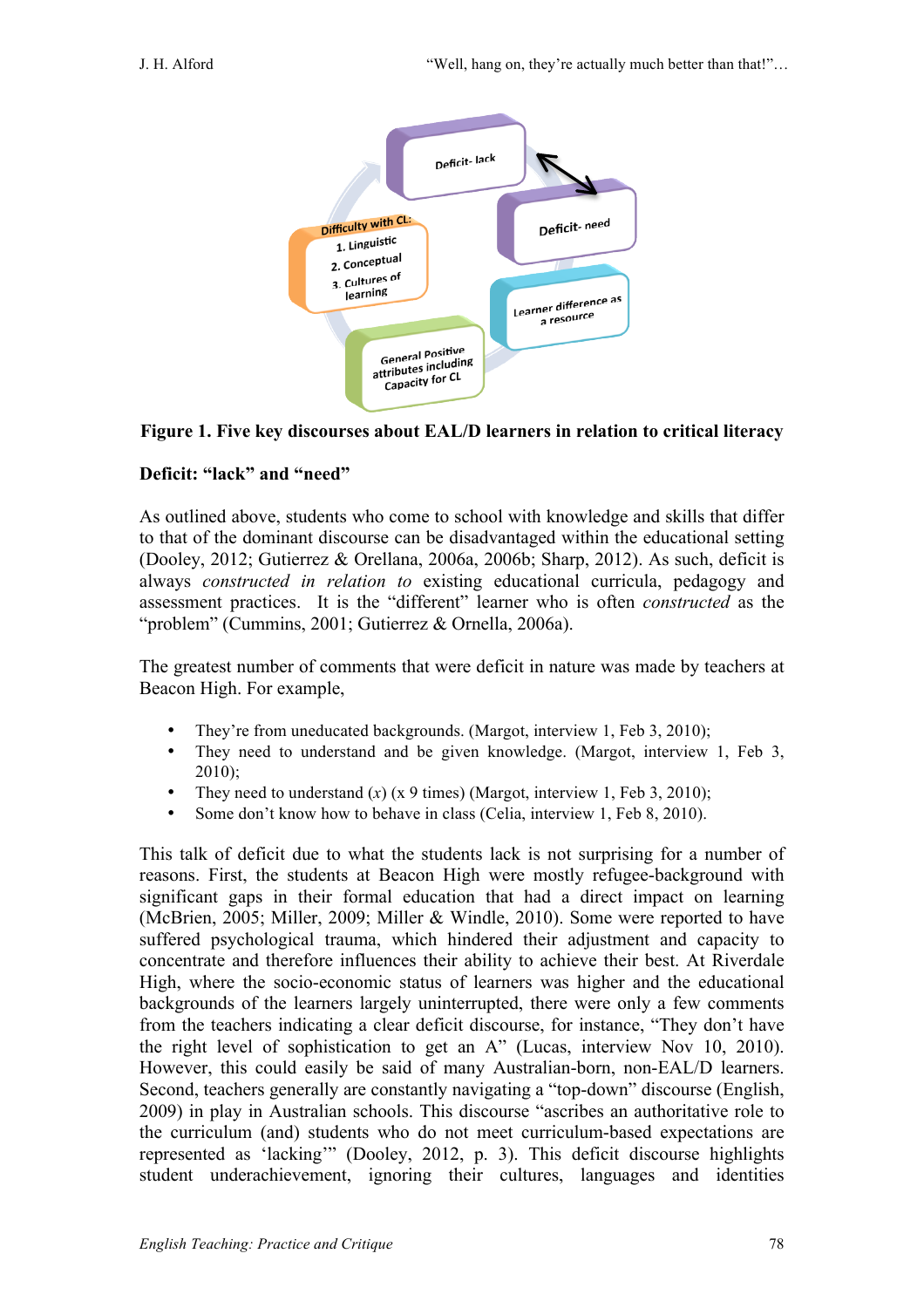(Cummins, 2001). Like all teachers, the teachers in this study were influenced by this ubiquitous discourse, but many of their statements also indicated taht they take into account factors such as students' refugee circumstances, the demands of Australian schooling and previous cultures of learning.

The second and related discourse identified  $-$  a "deficit-needs discourse"  $-$  signals a problem faced by many teachers of EAL/D learners in senior schooling within a mandated curriculum. Where a "deficit-lack" discourse relates to the knowledge and attributes lacking within the learner in relation to what is valued by the dominant education system (Gutierrez *et al*, 2009), "deficit-needs" refers to the specific knowledge and attributes demanded by the dominant system and society more broadly for "success". Teasing out "needs" as distinct from "inherent lack" allowed for more nuanced analysis of the teachers' comments. It highlights the fact that the "needs" that are demanded by the curriculum often do not match and do not capitalise on the lifeworlds of diverse EAL/D learners.

However, while teachers in the senior school have some agency in adapting the curriculum, they are also required to meet certain minimum syllabus requirements, especially for high-stakes assessment purposes, including writing in SAE. Thus, the "needs" of EAL/D learners becomes a sphere of constant negotiation for teachers between what will allow students to progress through dominant culture knowledge and skills pathways on the one hand (Delpit, 1988, 1995), and learner "difference", including capabilities and cultural ways of knowing (see Dooley, 2008) on the other. Distinguishing the particular relationship between the discourses of "deficit or lack" and "need" in the teachers' talk can assist in identifying possible ways forward.

The analysis revealed that the deficit discourse in many statements was alleviated by reference to conditions that influence their students and that are outside the students' and often the teachers' control. At Beacon High, in interview 1 (Feb 3, 2010), Margot reported many statements that included hypotactic clauses (in bold) or Circumstances (in italics) that indicate her awareness of the broader context of her students' so called "lack", for instance:

- **If they've missed out on education,** …they haven't developed conceptual understandings *in the way that students brought up in Australia have developed conceptual understandings*;
- (They) don't understand formal register *for tertiary study*;
- (They) haven't got the language *to express critical literacy*

The statements by Margot above pertain to what the students lack *in relation to* time, and space or context. For instance, Margot takes account of students' previous experience, for example, "If they've missed out on education", and their future goals, that is, "for tertiary study". She also takes into account the ways things are done locally, for example, "in the way that students brought up in Australia have developed conceptual understandings". The "deficit" is contingent on the demands of localised schooling.

Riva also acknowledged this neatly with a hypotactic clause (in bold) and then a causal Circumstance (in italics): "If they're going to study in a western society, they need to know that way of looking at texts, *because all of our study is based on those*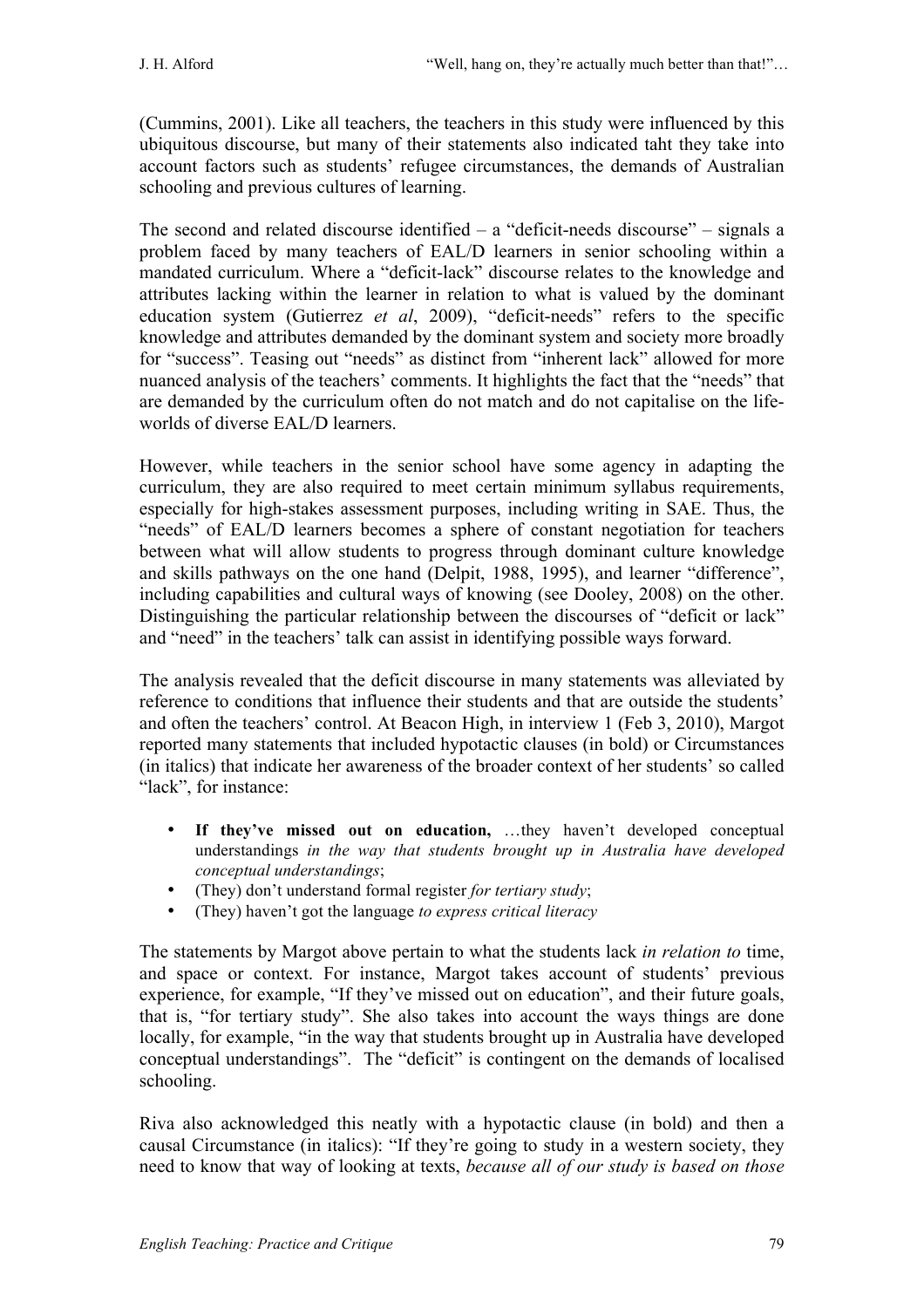*ideas that texts can be questioned*". (Riva, Interview, 2, Oct 6, 2010). Another example of Riva"s employment of circumstances (in italics) to modify the "goings on" is: *"From the point of view of living in this world,* (they need) to be not disempowered; not to have (the) power, but to not be disempowered" (her emphasis underlined). These examples of the teachers' talk can be seen to indicate a "*contingent* deficit" discourse, circumscribed by factors beyond the learners' individual lacking, showing these teachers are very aware of the complex challenges facing their students.

### **Learners' differences as resources**

In contrast to the deficit discourse, the teachers in this study talked often and enthusiastically about their learners' generally positive attributes, acknowledging their existing skills, dispositions and knowledge. Difference is often "construed as an aberration of mainstream norms" (Lam, 2006, p. 215), yet these teachers spoke about their learners as possessing resources specifically relevant to engagement with critical literacy. This led me to identify a third discourse – the "learner difference as a resource" discourse – that sees learners as rich sources of learning with funds of knowledge (Moll, 1992; McLean *et al*., 2009). This discourse views learners as positive *because* of their differences, not in spite of it. The "difference" that these students bring to the classroom, *because of* their backgrounds, is seen as beneficial rather than an obstacle. A number of statements were made by the teachers that indicate this valuing of "difference" (underlined). For instance:

- Because of their own life experiences where they've just had to push themselves and they've got a lot of resilience anyway, and they've managed to make it this far and they're really good at just plodding along until they get it. (Margot, Interview 2, Mar 10, 2010).
- So much of what's gone on before in their lives impacts on what they're understanding in the classroom. I don't think we can discount that. (Margot, Interview 3, Mar 23, 2010).

Not discounting what has gone before meant Margot was able to draw on their life experiences sensitively to help them access new knowledge and skills. It exemplifies "equity in literacy learning (which) suggests the need to account for how an individual's race, culture and socioeconomic background shape his or her understanding of texts and practices" (McLean, *et al*, 2009, p. 158) Other evidence of this discourse includes the following statements:

- They are pretty aware of what's happening in the world. Ouite aware of general news happenings. (Celia, Interview 1, Feb 8, 2010)
- One of their strengths is that they have a lack of fear. I think they're pretty bold. They go into a text and they know that there's more to it. They're willing to dig deeper. (Celia, Interview 3, Mar 17, 2010)
- They came up with different things from what I would have expected but they were good! You know I was very pleased with them. (Riva, Interview 3, Oct 22, 2010)
- This is a really good group ... a good mix so that it's not just a block of Chinese students or a block of Vietnamese students so we can talk about all these different cultures. To draw on that in the classroom is fantastic… (Lucas, Interview 2, Oct 5, 2010)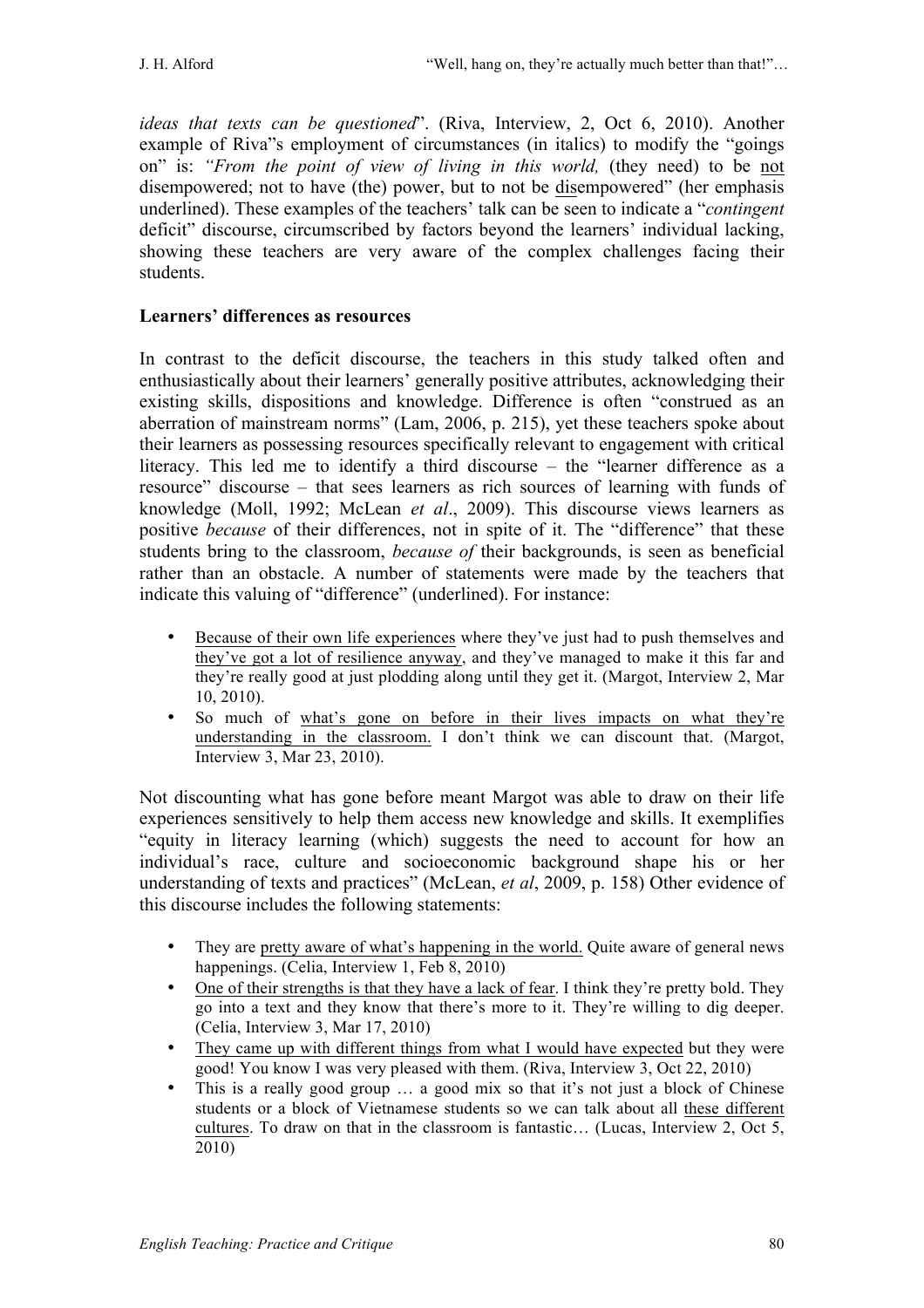These data extracts show the teachers specifically mentioning that rather than being a hindrance, their learners' life experiences and attributes can assist them and their teachers to explore texts critically together. As part of the dialectical nature of discourse, discourses affect social structures in terms of either aiding and abetting continuity or generating change (Fairclough, 2003). These teachers, I argue, are generating the space for important change by talking about their learners in ways that take into account and draw on their lived experiences as well as the demands of education structures. This discourse was not as dominant as the competing "capacity" and "difficulty" discourses in their talk but nevertheless existed and served to interrupt dominant views of EAL/D learners' difference as problematic.

However, the teachers did not fully draw on their learners' Diversity – their home cultures, languages and everyday literacy practices, as Janks (2000, 2010) describes it. This was largely due to policy, assessment and time constraints. The teachers seemed to be indicating that they recognised that Diversity is significant in the process of schooling, but the context in which they worked did not recognise it as equally significant to the curriculum itself.

### **Capacity for critical literacy**

Two other key discourses existed in the teachers' talk. One, that their students had the capacity for intellectual engagement with critical literacy and conversely, that the students had difficulty with critical literacy. These two discourses constituted the largest amount of data, in roughly equal amounts, in the single file generated. The tension between the two discourses, I suggest, mirrors the attempts the teachers were making to tailor, through their pedagogy, a constraining curriculum. A "capacity for critical literacy" discourse refers to EAL/D students' cognitive or intellectual capacity to undertake the specific higher order thinking inherent in critical literacy (Lau, 2013). Examples from both schools include:

#### **Beacon High:**

- We get people (*teachers*) saying, "So and so can't do this, this or this". Then we get these kids and it's like, "Yes they can!" So something happened or they were being judged in a different way....Then you put them in the class (*the EAL/D classroom*) and realise, "Well, hang on, they're actually much better than that!" (Margot, Interview 3, Mar 23, 2010)
- I don't think that it's beyond them to learn how to write critically. I really think it's achievable and accessible to them. (Celia, Interview 1, Feb 8, 2010)
- I think a lot of these kids do rise to the challenge...You actually can challenge these kids and they should be able to rise to the occasion 99 per cent of the time. (Margot, Interview 2, Mar 10, 2010)

## **Riverdale High:**

- Critical Literacy is not too hard for these kids to understand. (Riva, Interview, Interview 2, Oct 6, 2010)
- Their language skills might not be through the roof yet, but you could see in their writing that they know what "foregrounding" was and that they know what marginalising was and how we are positioned, and then in some instances, why were are positioned. (Lucas, Interview 1, Mar 17, 2010)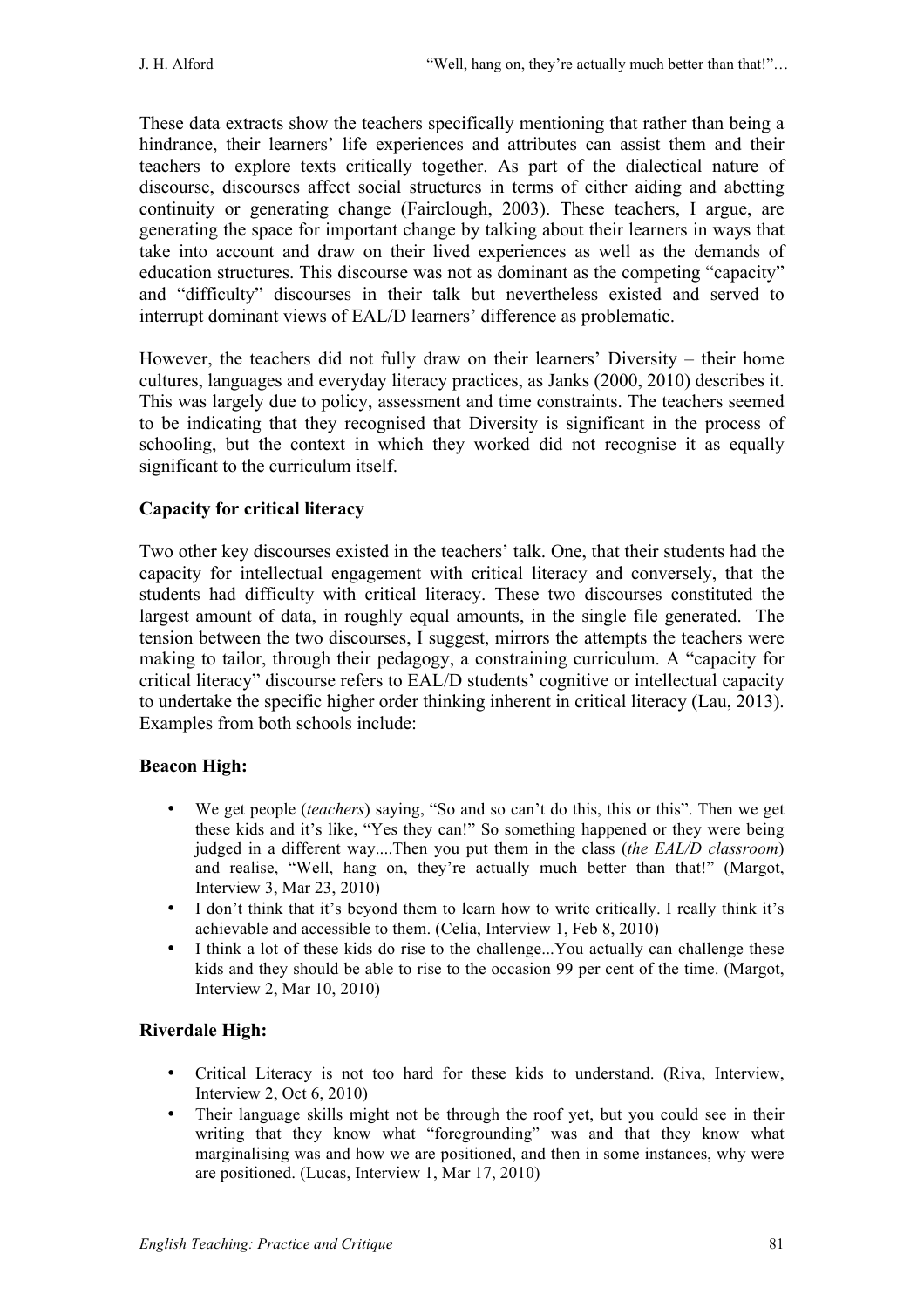They are bombarded with the same texts (as L1 students are) so why shouldn't they have the skills to critically analyse what they see and what they read? Just because they have English as a second language...doesn't mean that they don't have the capacity to understand that a text was (*deliberately*) structured. (Lucas Interview 2, Oct 5, 2010)

Lucas, in this last excerpt, echoes Delpit's (1995) view that "teachers can …acknowledge the unfair 'discourse-stacking' that our society engages in. They can discuss openly the injustices of allowing certain people to succeed, based not upon merit but upon which family they were born into, upon which discourse they had access to as children" (p. 165). One particularly pertinent example of the complex interplay between the discourses of "deficit" on the one hand and "capacity" on the other comes from Riva.

I think it's really important for them to see that they can do it (critical literacy), not to be silenced by their language ability or **deficit – shouldn't say deficit** – but I think it's really important for them not to be silenced and they can start to say things they're thinking. I really try to encourage that. (Riva, Interview, Nov 18, 2010, my emphasis)

Riva self-regulates her use of the term "deficit" in the interview. She knows it is a powerful discourse that impacts on her work and the students' experience of learning. The interview context with me as researcher may also have impacted on her decision to "backtrack" on this choice of word. She considers her learners to have ability ("they can do it") and "voice" ("they shouldn't be silenced", and "they can start to say things they're thinking"). Locke and Cleary (2011) and Sandretto (2011) argue that providing space for students to voice emerging positions can foster genuine dialogue and thereby redistribute power that is often denied EAL/D learners in classrooms.

Acknowledging their learners' capacity for critical literacy comes as a result of the teachers' particular practice of critical literacy. It brings this important, positive view of EAL/D learners into the "discourse mix". In inhabiting this particular discourse mix, these teachers have views and knowledge to share about EAL/D learners that others may not have access to. However, as Hammond (2008) points out, while culturally and linguistically diverse learners provide plentiful sources of opportunity for teachers, they also produce particular kinds of challenges.

## **Difficulty with critical literacy**

A "difficulty with critical literacy" discourse was also identified. The teachers stated three particular aspects of critical literacy work that EAL/D learners find challenging. These include linguistic challenge with writing; conceptual challenge; and "cultures of learning" challenge. I address these in turn in the following section.

#### **Linguistic challenge**

Recurring often across all of the teacher talk was the notion that the particular writing tasks required by assessment items are challenging for these learners.

Beacon High: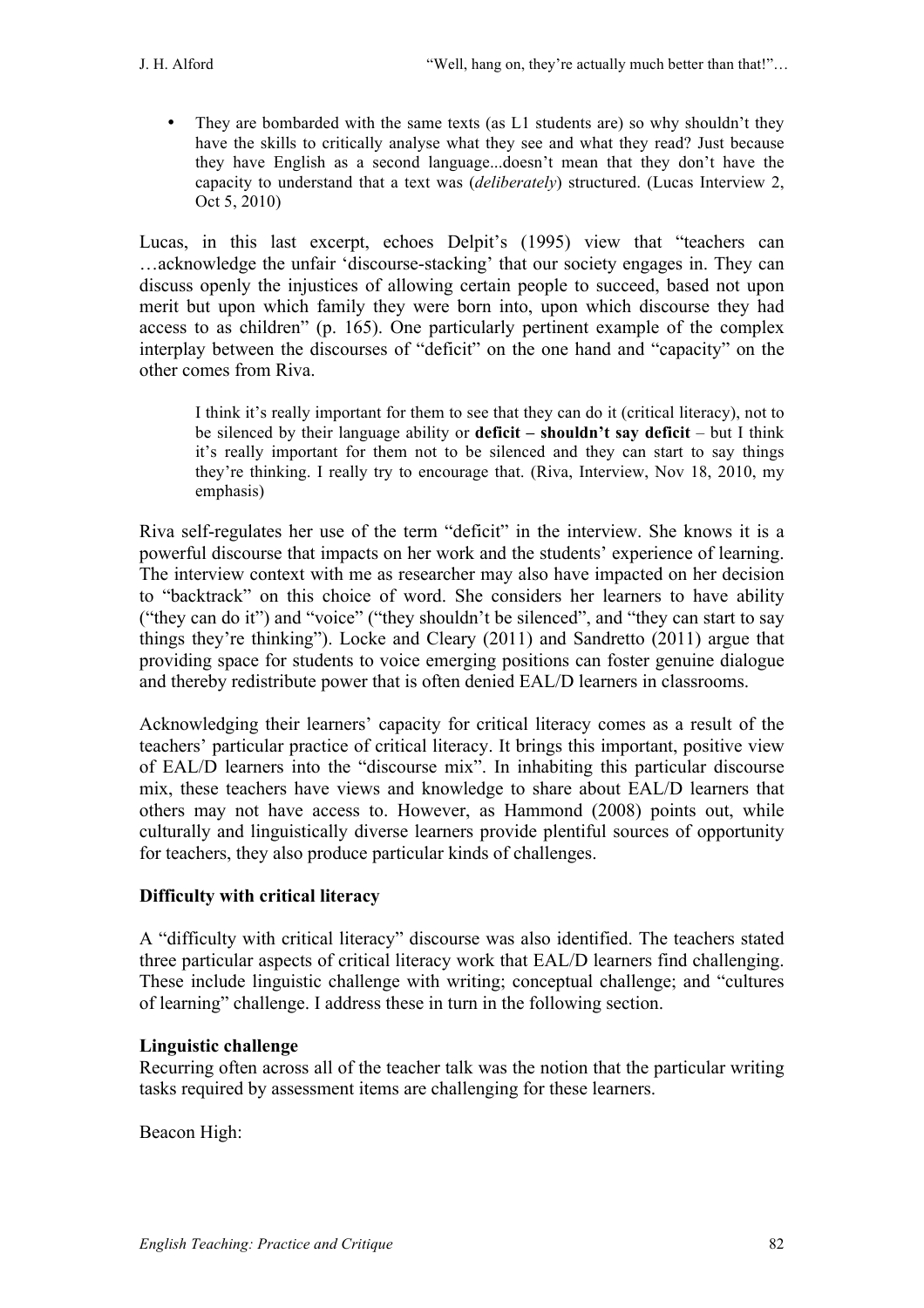- I think they're still struggling with it. I think it's difficult because, I mean, I don't know that their language is at a level where they're able to manipulate it, and I think that's probably a key issue. I'm asking them to do a lot of things, which is manipulating language, trying to critically look at an issue without necessarily imposing your own particular opinions on that which is actually quite hard. (Margot, Interview 2, Mar 10, 2010)
- Certainly their level of language is a challenge. (Celia, Interview 3, Mar 17, 2010)

Riverdale High:

- They don't often achieve the results that express their understanding because they, the way they express it is not accurate. Accuracy is an on-going problem, even in Year 12 and particularly with complex sentences. (Riva, Interview 2, Oct 6, 2010)
- They need to get their head around the English language involved as well as the concepts; it's like they're hit twice there ….They don't have the right level of sophistication (*in their writing*) to get an A. (Lucas, Interview, Nov 10, 2010)
- They're always going to have problems with an essay under exam conditions with regards to, are they using the correct verb tense? are they nominalising? are they making sure they are putting the verb in the right place. (Lucas, Interview 3, Nov 2, 2010)

The "lack" discourse clearly intersects here with the "difficulty/linguistic" discourse. Writing is a significant problem for EAL/D students in senior critical literacy classes, as Allison (2011) has pointed out. The teachers' pedagogy responded to this but the limits of this paper preclude discussion of pedagogy here.

The combination of the "*difference as resource*" discourse explicated above, and this "*difficulty with writing*" discourse begs one key question: why do schools not allow EAL/D students to also demonstrate their conceptual knowledge of critical literacy through their own "different" resources of expression, rather than insisting they write analytically in a language they have not yet mastered? The answer lies partly in seeing the learners' "different" resources as normal and productive sources of innovation and legitimate ways to express knowledge. It also lies in the unresolved "access paradox" (Lodge, 1997; see also Janks, 2004). Access on its own naturalises and privileges powerful language forms and genres, and undervalues students' own forms of expression and knowledge, yet access is the gateway to success in schooling. Students therefore need to be told explicitly the rules of the culture of power in order to make acquiring that power easier (Delpit, 1988, 1995); they need "access to schooled literacies – to the standard variety of written language, a range of genres and the social and rhetorical sophistication needed to write for different audiences and purposes. These are harder for students to master if they have no experience of meaningful, pleasurable, fluent writing on which to build" (Janks, 2010, p. 158). This was the case for many of Margot and Celia's refugee-background learners, who were not fully literate in their first language/s. Their linguistic development needed to be addressed quickly in order to meet certain tertiary entrance requirements and standards, and owing to the limited time teachers had with senior high school EAL/D learners, many of whom were already 18 years of age or older.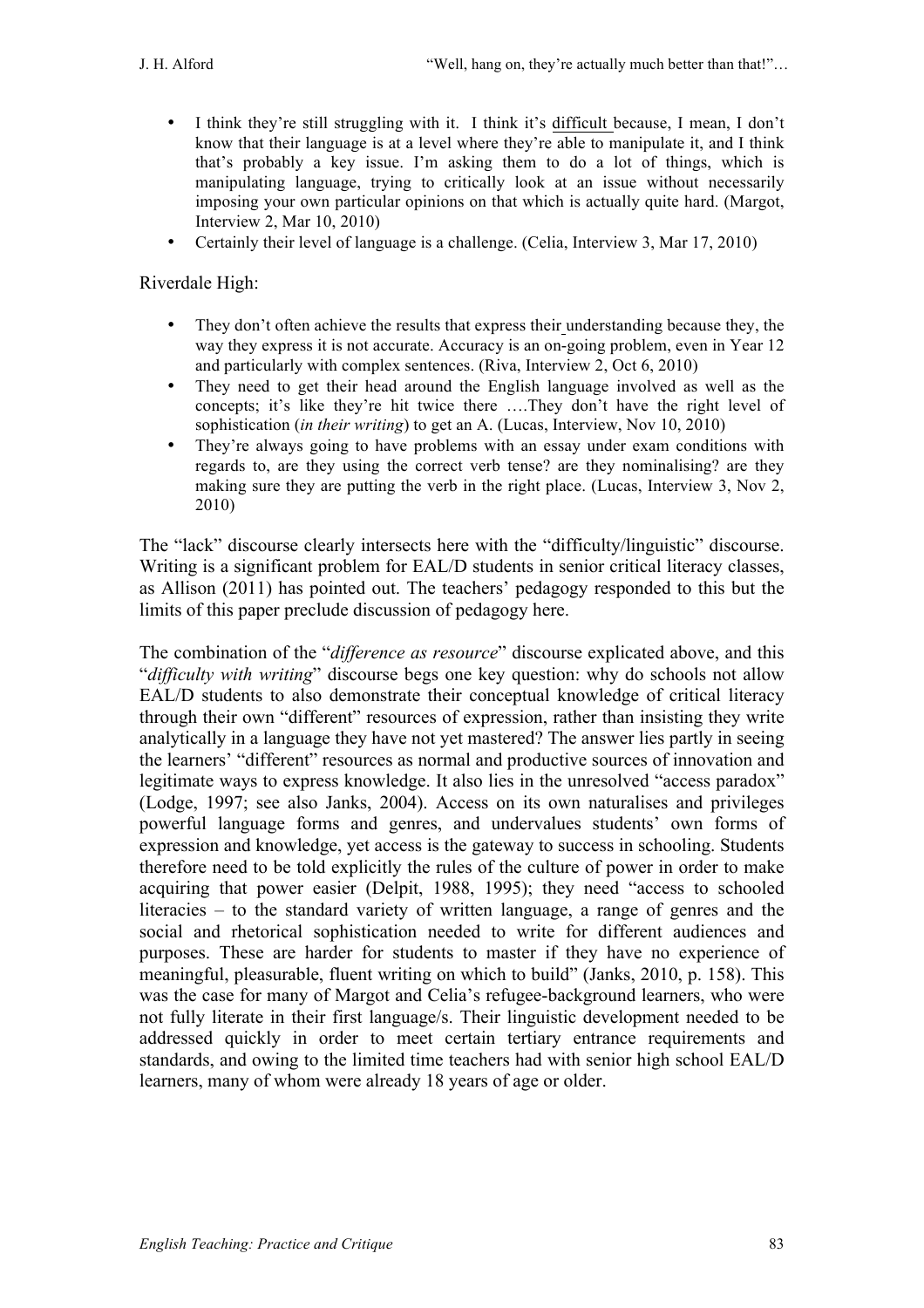## **Conceptual challenge**

The teachers acknowledged that while some students had capacity for critical literacy, others were moving between decoding, engaging with meanings and critical literacy with greater difficulty. This seemed particularly true of some students at Beacon High:

- I've noticed this with a few of the kids, they've kind of got it but then they'll veer off and talk about you know the issue again. So he's still…he's coming to an understanding. It's a developing understanding rather than a fully-fledged understanding. (Margot, Interview 3, Mar 23, 2010)
- They've got to go out of their comfort zone and learn some (new) ways of exploring text. I guess that's the hurdle. They've got to feel the confidence to get beyond the black and white of the text and get inside it and discover more about it. (Celia, Interview 1, Feb 8, 2010)

The teachers at Beacon High acknowledged realistically the challenge that some of their students faced with critical literacy. There were far fewer comments made in regard to conceptual challenge by the teachers at Riverdale High, where learners were more literate in their first languages and hadf not had the interrupted education and refugee-background many of those at Beacon High had had.

### **"Cultures of learning" challenge**

"Culture of learning" refers to the particular cultural and education system through which one is socialised (Wallace, 1995) and which prioritises and exposes learners to certain types of learning, for example, teacher-centred transmission or participatory pedagogy (Alvermann, Phelps, & Gillis, 2009). Various comments from the teachers indicated consideration of the students' broader cultures of learning in their countries of origin and transit *en route* to Australia:

#### Beacon High:

- A lot of these kids, maybe *because of their culture backgrounds* are not allowed to have opinions. Like cultures where children don't have opinions and don't learn how to back up and support an opinion. (Margot, Interview, May 31, 2010)
- (They) are not taught to look at things critically *in their education systems.* They are taught *in traditional ways.* (Margot, Interview 1, Feb 3, 2010)

Again, the Circumstances of cause and contingency, highlighted in italics, show that Margot considers the learner in ways other than simply in relation to the curriculum. The primary socialisation into education for these students, their "cultural backgrounds" or culturally preferred ways of making knowledge (Dooley, 2012) is factored in. Riva and Lucas acknowledges this as well:

- Some of them still come with the idea that they have to learn what the teacher says...where they have to wait for the teacher's meaning and learn that one, and so they've got a bit of a shift to make. It's exhausting for them. A big challenge. (Riva, Interview 2, Oct 6, 2010)
- They're coming from cultures where the critical is discouraged, where it's frowned on and it's not really taught at all. So it's definitely a new way of thinking for them." (Lucas, Interview 3, Nov 2, 2010)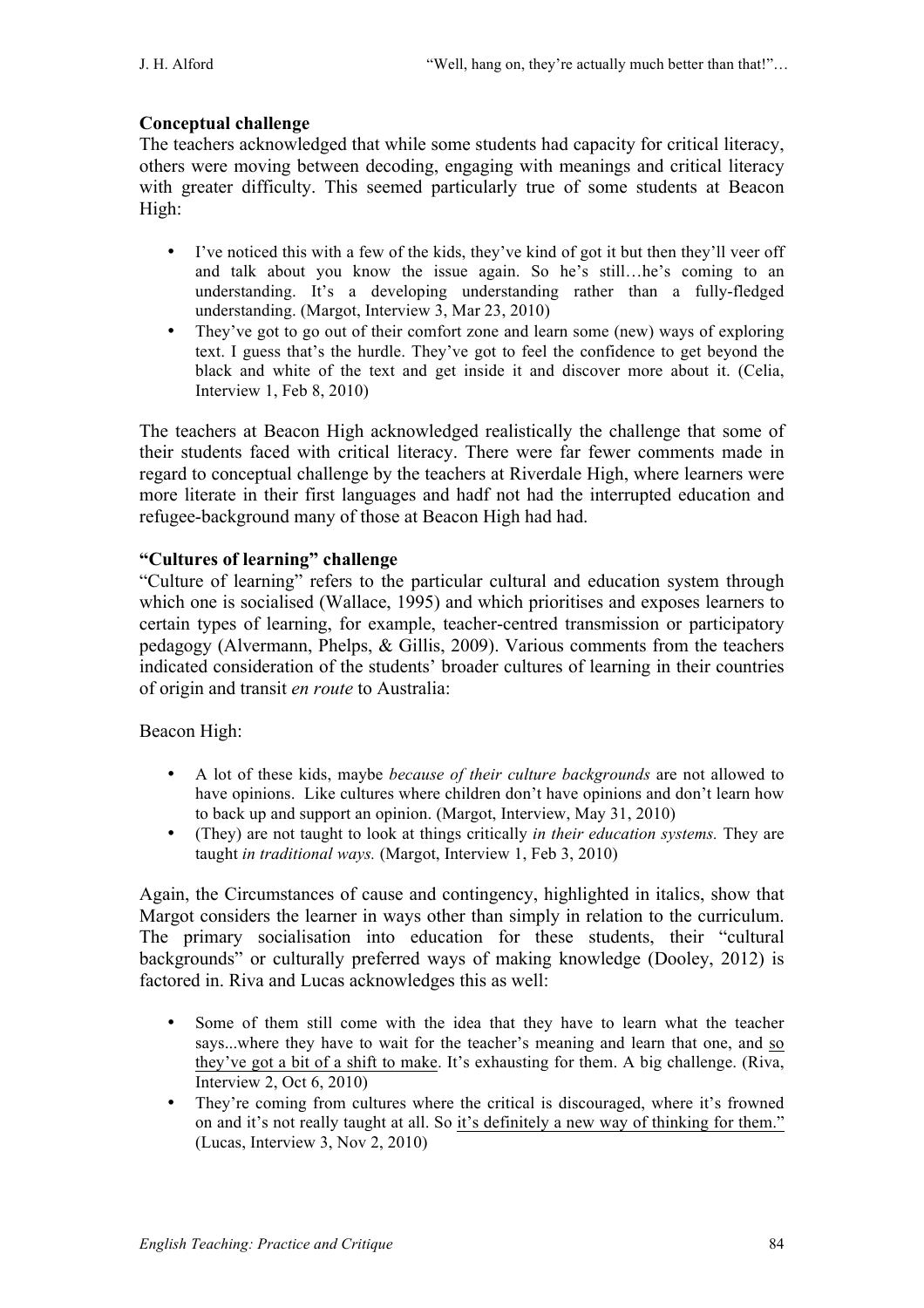These two quotes show the "top down discourse" in operation "which ascribes an authoritative role to the curriculum (and) students who do not meet curriculum-based expectations are represented as 'lacking'" (Dooley, 2012, p. 3). It shows how the "lack" discourse and the "needs" discourse connect with the "cultures of learning" discourse, all of which these teachers juggle in their thinking and responses to their learners.

# **CONCLUSION**

The five competing and interconnected discourses identified show that these teachers drew on their unique communities' resources for naming the world, "on the discourses that they inhabit" (Janks, 2010, p. 158). The teachers in this study were engaged in an on-going negotiation of these competing discourses, in particular the "linguistic difficulty with critical literacy" discourse, and the "capacity for critical literacy" discourse. The co-existence of this range of discourses highlights the complexity of teaching intellectually demanding lessons, such as critical literacy, with students who are from other cultures of learning and who, for some, have low levels of literacy in the standard variety of the dominant language valued in education.

The combination of discourses also indicates a shift, generally, in teachers' talk about EAL/D students' ability to engage with more than functional approaches to language and literacy learning. Hammond (2006, 2008, 2012) and Gibbons (2008) have long argued that "high challenge" teaching is possible with EAL/D learners and that what is needed is "high support" pedagogy. The teachers' employment of pedagogy that makes critical literacy accessible to their learners $<sup>6</sup>$  can change the way teachers talk</sup> about EAL/D student identity. The analysis in this study suggests that EAL/D teachers, *because* of their specialist pedagogy, are in a unique position to inform others about more productive ways to view EAL/D learners. Identifying a more expansive range of discourses, such as the ones outlined above, including counterdiscourses, opens up "the potential for exploiting the ideological dilemmas between the existing discourses" (English, 2009, p. 502). Further documenting EAL/D teachers' pedagogy, that enables EAL/D students to more fully experience intellectually engaging lessons as normalised practice, is needed.

# **REFERENCES**

- Alford, J. (2001). Critical literacy and second language learning in the mainstream classroom: an elusive nexus? In P. Singh & E. McWilliams (Eds.), *Designing educational research: Theories, methods and practices* (pp. 127-139). Flaxton, QLD, Australia: Post Pressed.
- Alford, J., & Jetnikoff, A (2011). High-challenge teaching for senior English as an Additional Language (EAL) learners in times of change. *English in Australia*, *46*(1), 11-20.

<sup>&</sup>lt;sup>6</sup> See Alford and Jetnikoff (2011); Hammond (2006); and Miller and McCallum (2014) for further discussion of such pedagogy.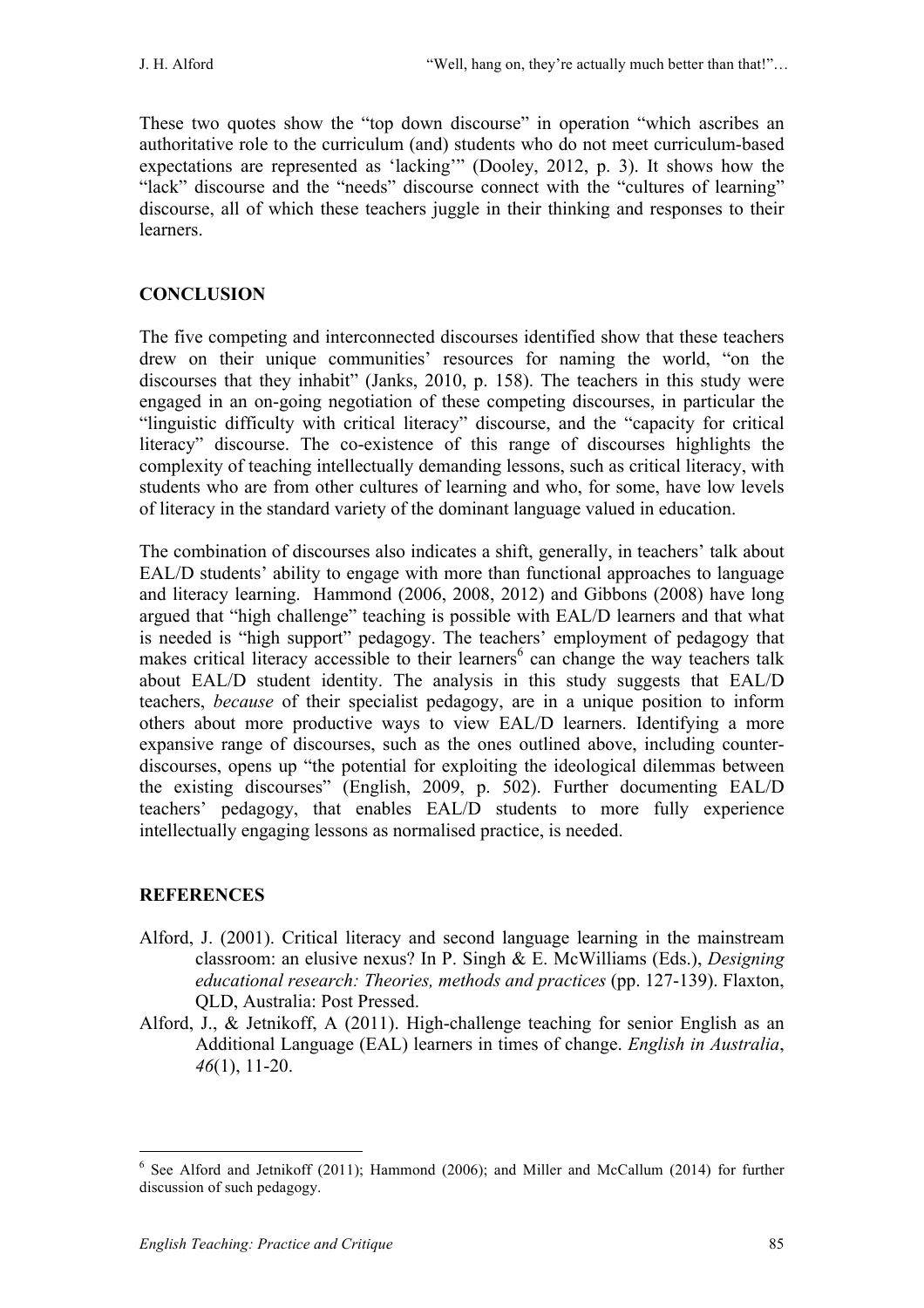- Alford, J. (2014). *Conceptualisation and enactment of critical literacy for EAL/D learners in senior English: Commitments, constraints and contradictions* (Unpublished PhD thesis). Queensland University of Technology, Australia.
- Allison, D. (2011). Learning our lessons: EAL/D students, critical literacy, and the national curriculum. *Australian Journal of Language and Literacy, 34*(2), 181- 201.
- Alvermann, D., Phelps, S., & Gillis, V. (2009). *Content area reading and literacy: Succeeding in today's diverse classrooms* (6<sup>th</sup> ed.). London, England: Pearson.
- Australian Curriculum, Assessment and Reporting Authority (ACARA). (2013). *Student diversity – Who are EAL/D students*? Retrieved from http://www.australiancurriculum.edu.au/StudentDiversity/Who-are-EAL-Dstudents
- Australian Curriculum, Assessment and Reporting Authority (ACARA). (2014). *Senior Secondary Curriculum: English as an Additional language/dialect.* Retrieved from http://www.australiancurriculum.edu.au/SeniorSecondary/ english/english-as-an-additional-language-or-dialect/RationaleAims
- Butt, D., Fahey, R., Feez, S., & Spinks, S. (2012). *Using functional grammar – An explorer's guide* (2nd ed.). South Yarra, VIC, Australia: Palgrave Macmillan.
- Carspecken, P. (1996). *Critical ethnography in educational research*. New York, NY: Routledge.
- Comber, B. (1997). Literacy, poverty and schooling: Working against deficit equations. *English in Australia. 119-120*, 22-34.
- Comber, B., & Kamler, B. (2004). Getting out of deficit: Pedagogies of reconnection. *Teaching Education. 15*(3), 293-310.
- Creagh, S. (2014). National standardised testing and the diluting of English as a second language (ESL) in Australia. *English Teaching: Practice and Critique 13*(1), 24-38.
- Cummins, J. (2001). *Negotiating identities: Education for empowerment in a diverse society* (2nd ed.). Los Angeles, CA: California Association for Bilingual Education.
- Delpit, L. (1988). The silenced dialogue: Power and pedagogy in educating other people's children. *Harvard Educational Review, 58*(3), 280-298.
- Delpit, L. (1995). *Other people's children*. New York, NY: New Press.
- Dooley, K. (2008). Multiliteracies and pedagogies of new learning for students of English as an additional language. In A. Healy (Ed.). *Multiliteracies and diversity in Education: New pedagogies for expanding landscapes* (pp. 102- 125). Oxford, England: Oxford University Press.
- Dooley, K. (2012). Positioning refugee students as intellectual class members. In F. McCarthy & M. Vickers (Eds.), *Refugee and immigrant students: Achieving equity in education* (pp. 3-20). Charlotte, NC: Information Age Publishing.
- English, B. (2009). Who is responsible for educating English language learners? Discursive construction of roles and responsibilities in an inquiry community. *Language and Education, 23*(6), 487-507.
- Fairclough, N. (2003). *Analysing discourse and text: Textual analysis for social research.* London, England: Routledge.
- Gibbons, P. (2008). "It was taught good and I learned a lot": Intellectual practices and ESL learners in the middle years. *Australian Journal of Language and Literacy, 31*(2), 155-173.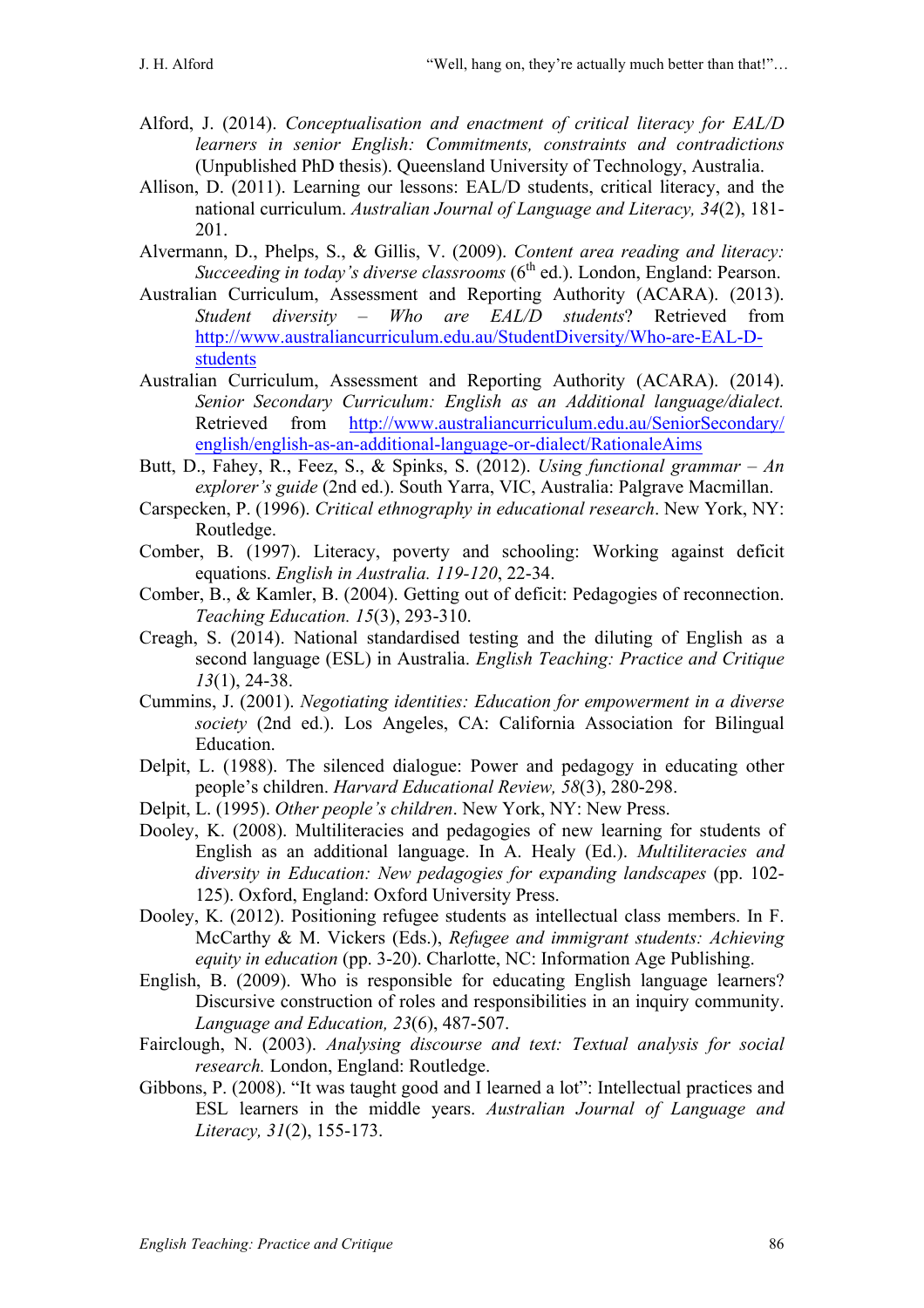- Gutierrez, K., & Orellana, M. F. (2006a). The "problem" of English learners: Constructing genres of difference. *Research in the Teaching of English 40*(4), 502-507.
- Gutierrez, K., & Orellana, M. F. (2006b). What's the problem? Constructing different genres for the study of English learners. *Research in the Teaching of English, 41*(1), 118-123.
- Gutierrez, K., Zitali Morales, P., & Martinez, D. (2009). Re-mediating literacy: Culture, difference and learning for students from non-dominant communities. *Review of research in education, 33*, 212-245.
- Halliday, M. A. K. (1994). *Introduction to functional grammar* (2nd ed.). London, England: Edward Arnold.
- Hammond, J. (2006). High challenge, high support: Integrating language and content instruction for diverse learners in an English literature classroom. *Journal of English for Academic Purposes, 5*(4), 269-283.
- Hammond, J. (2008). Intellectual challenge and ESL students: Implications of quality teaching initiatives. *Australian Journal of Language and Literacy* (Special Focus Issue)*, 31*(2), 128-154.
- Hammond, J. (2012). Hope and challenge in The Australian Curriculum: Implications for EAL students and their teachers. *Australian Journal of Language and Literacy, 35*(1), 223-240.
- Huang, S. (2011). Reading "further and beyond the text": Student perspectives of critical literacy in EFL reading and writing. *Journal of Adolescent and Adult Literacy, 55*(2), 145-154.
- Janks, H. (2000). Domination, access, diversity and design: A synthesis for critical literacy education. *Educational Review, 52*(2), 175-186.
- Janks, H. (2004). The access paradox. *English in Australia, 12*(1), 33-42.
- Janks, H. (2010). *Literacy and power*. New York, NY: Routledge.
- Kalantzis, M., & Cope, B. (Eds.). (2005). Learning by design. Melbourne, VIC, Australia: Victorian Schools Innovation Commission and Common Ground.
- Kamler, B. (2001). Relocating the personal: A critical writing pedagogy. Albany, NY: State University of New York Press.
- Lam, W. S. E. (2006). Culture and leaning in the context of globalisation: Research directions. *Review of Research in Education, 30*, 213-237.
- Lau, S. (2013). A study of critical literacy work with beginning English language learners: An integrated approach. *Critical Inquiry in Language Studies, 10* (1), 1-30.
- Locke, T., & Cleary, A. (2011). Critical literacy as an approach to literary study in the multi-cultural high school classroom. *English Teaching: Practice and Critique, 10*(1), 119-139.
- Lodge, H. (1997). *Providing access to academic literacy in the Arts Foundation Program at the University of Witwatersrand in 1996. The theory behind the practice* (Unpublished Master's dissertation). University of Witwatersrand, Johannesburg, South Africa.
- Luke, A., Cazden, C., Coopes, R., Klenowski, V., Ladwig, J., Lester, J., ... & Woods, A. F. (2013). *A summative evaluation of the stronger smarter learning communities project* (vol. 1 & vol. 2). Brisbane, QLD, Australia: Queensland University of Technology.
- Luke, A., Comber, B., & O'Brien, J. (1994). Making community texts objects of study. *Australian Journal of Language and Literacy, 17*(2), 139-145.